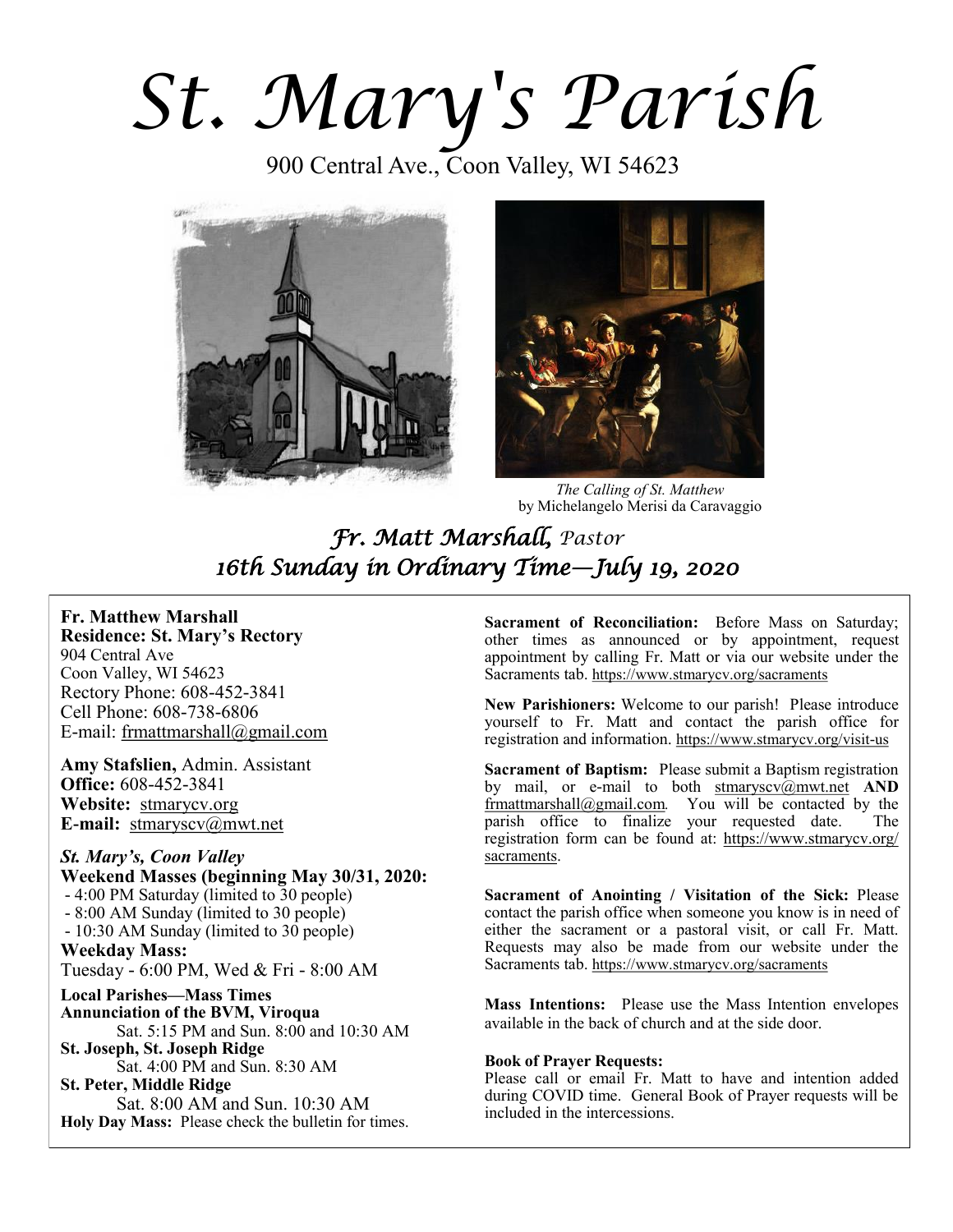# *St. Mary's Parish, Coon Valley, WI 16th Sunday in Ordinary Time*

**—————————————————————————–———–-——–--—————————————–—**

## **SUNDAY, JULY 19, 2020**

- 1) Wisdom 12:13, 16-19
- 2) Romans 8:26-27
- 3) Matthew 13:24-43 or 13:24-30

FOCUS: God is patient and kind.

Growing in faith is like striving to grow as wheat in a field mixed with weeds. We are faced with temptations, we do not pray as we ought, we are weak and in need of forgiveness. But God is just and kind; he judges with leniency, sends his Spirit to our aid, lovingly nurtures us, and patiently awaits our growth.

## LITURGY OF THE WORD

Wisdom speaks of the might and clemency of God, saying, *you would permit repentance for their sins*. Paul tells the Romans that the Spirit intercedes when we know not how to pray. In the Gospel, Jesus shares three parables about the kingdom of heaven, explaining the meaning of the parable of the weeds to his disciples.

## **Televised Masses:**

WXOW CH 19 La Crosse – Sunday: 9:30 AM EWTN (cable/sat.) – Sunday: 7 AM & 11 AM Daily: 7 AM & 6 PM FOX 25-48 Winona Diocese—7:00 AM

## **Catholic Broadcasting:**

EWTN Catholic Cable Television Vernon Telephone Cable – Chan. 143 MediaCom Chan 15 – Coon Valley Chan 74 – La Crosse also available via satellite

#### **Online**:

La Crosse Diocese: [https://diolc.org/sacredworship/](https://diolc.org/sacredworship/televised-mass/) [televised-mass/](https://diolc.org/sacredworship/televised-mass/) or live <https://diolc.org/live> . Daily at 8 AM, Sunday at 9:30 AM

| Giving Last Week | Week 28                     | 7/12/2020   |
|------------------|-----------------------------|-------------|
| Adult Env.       | $$2,035.00$ Needed Weekly   | \$1,900.00  |
| Offertory        | \$330.00 Received This Week | \$3,415.00  |
| Memorials        | \$1,050.00 Run. Tot. Needed | \$53,200.00 |
| Total            | \$3,415.00 YTD Received     | \$52,414.89 |
| 22 Env. Rec'd    | Difference                  | (785.11)    |

## Upcoming Events/Calendar

- Streaming Live on Facebook—our 8:00 AM Mass—[https://www.facebook.com/](https://www.facebook.com/StMarysCoonValley) [StMarysCoonValley](https://www.facebook.com/StMarysCoonValley)
- **Weekday Mass** is back to regularly scheduled time.
- **Church will be open for private prayer Tuesday through Friday from 9AM until 7 PM and Sunday Noon to 7 PM** (please practice good social distancing and Maximum of 10 persons)
- **July 19, 2020** 11:30 AM to 2 PM Food Drive in the St. Mary's Parking Lot



# Intentions

| July $18 \sim 4:00 \text{ PM}$ - †Sylvester Dowiasch     |
|----------------------------------------------------------|
| July $19 \sim 8:00$ AM - †Leyton Stafslien               |
| July 19 ~ 10:30 AM - †Fr. Bob Monti                      |
| July $21 \sim 6:00 \text{ PM}$ - Our Parish Family       |
| July $22 \sim 8:00$ AM -†James Freit                     |
| July 24 ~ 8:00 AM - †Elizabeth Freit                     |
| July $25 \sim 4:00 \text{ PM}$ - †Edward and Anna Kerska |
| July $26 \sim 8:00$ AM - †Sylvester Dowiasch             |
| July $26 \sim 10:30$ AM - Our Parish Family              |

*Amazon Smile* is the charitable arm of Amazon.com. If you order on Amazon, use Amazon Smile the same as you would as regular Amazon, and choose St. Mary's Parish as your charitable organization.

Log in to: [amazon.com/smile](http://amazon.com/smile) and click the word "supporting" under the search bar. You can search for St. Mary's by typing, "St. Mary Parish Coon Valley" **or simply click the link on our parish website: <stmarycv.org>**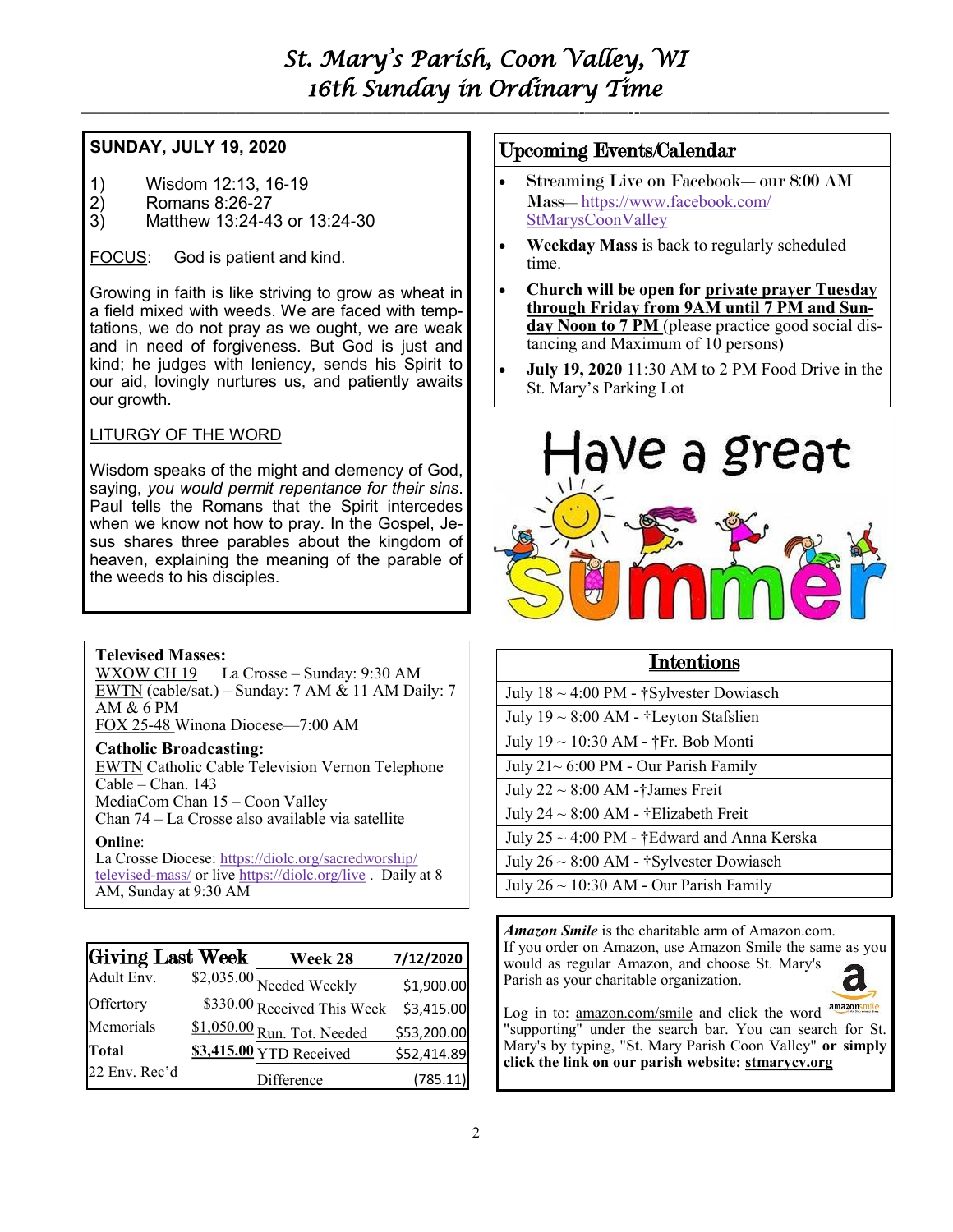# **Update**

For those of you who do not know, I canceled the weekday Masses this week. Why? Because, last Sunday **after** our Masses were all done, I had another pastoral event. Unfortunately, someone came to that event after having spent the day with their parents who have COVID (not in our area). Someone close to them learned of this and called me to let me know. Later that day the person who had been near COVID called to apologize, too. She let me know she had tested negative for COVID as well. I immediately contacted Mayo and La Crosse County for guidance on how to handle the situation. They ultimately recommended that I simply quarantine myself through Friday this week, and if I remained without symptoms, I could resume public life. I am feeling just fine, and will plan to have Masses as scheduled moving forward. If you feel uncomfortable because of this knowledge, I remind you that we will be live-streaming our 8 AM Mass each Sunday. Thank you for your patience with adjustments made to our parish calendar this week. I hope that this kind of transparency is truly helpful for our parish, now and always.

Peace, Fr. Matt

# Parish Announcements

#### **Prayer Request-Tschumper laid to rest**

Please pray for Lynn Tschumper and her family as they lay her to rest this weekend at a private family burial. Full obituary may be found at: [https://www.jandtfredrickson.com/](https://www.jandtfredrickson.com/obituaries/index.php?id=2046) [obituaries/index.php?id=2046](https://www.jandtfredrickson.com/obituaries/index.php?id=2046)

#### **A least one more money counter needed**



We are low on counters and don't want to overwork the ones we have. Please e-mail or call our parish office to sign- $\Rightarrow$   $\Rightarrow$  up: stmaryscv@mwt.net OR 452-3841.

## **Parish Financial Support Options**

- US Postal Service: mail directly to the parish office.
- Bill Pay through online banking, add St. Mary's as contact (if possible, use your envelope number as the **Cathedral Live Stream Mass Schedule** diolc.org/live account number).
- Use our online service at: [diolc.org/st-mary-coon](http://www.diolc.org/st-mary-coon-valley)[valley](http://www.diolc.org/st-mary-coon-valley) (a 3% fee will be assessed by the provider of the giving portal, your contribution will be recorded Live Sunday Mass from the Cathedral Mass in for the full amount).

## **Staying Connected**

The parish bulletin will continue to be available on our Website—[www.stmarycv.org](http://www.stmarycv.org) 

- We are mailing the bulletin to those over the age of 80 (if their age is recorded in our database)
- Copies of the bulletin will also be available in the church for pickup during private prayer times.
- **If you know of someone who does not have internet and could benefit from having the bulletin mailed to their home, please contact the parish office with the person(s) name(s).**



There will be a food drive in our parking lot after the 10:30 AM Mass this Sunday, July 19th. This is a joint effort with Middle Coon Valley Lutheran and Coon Valley Lutheran churches. There will be cars in the lot with open trunks labeled for the food drive. The drive will run from 11:30 AM - 2 PM.

# Diocesan/Local Announcements

# **Coon Valley Lions Club Drive-up Chicken Q**

Sunday, July 19 at the Coon Valley American Legion. Drive up serving from 11 AM to 2 PM. NO on–site dining. \$10, please have check or exact change. 1/2 chicken, baked potato, beans and bread.

#### **The Parenting Place has a Diaper Bank**

Struggling and need diapers? You may find help through The Parenting Place. In La Crosse, email [elizabethdigby](mailto:elizabethdigby-britten@theparentingplace.net?subject=Diapers%20Needed)[britten@theparentingplace.net](mailto:elizabethdigby-britten@theparentingplace.net?subject=Diapers%20Needed) or text 608-792-3923 to request sizes you need. Diapers will be available for pickup on Thursdays from 11a-2p at the front entrances. (Please wait for a response confirming your request before coming to pickup diapers.) Visit: the parenting place.net

#### **St. Joseph's Powerful Intercession**

In this diocesan Year of St. Joseph, it is inspiring to note that St. Teresa of Avila was miraculously healed through his intercession, and she had this to say: "To other saints, the Lord seems to have given grace to help us in some of our necessities. But my experience is that St. Joseph helps us in them all … I only request, for the love of God, whoever will not believe me will test the truth of what I say, for he will see by experience how great a blessing it is to recommend oneself to this glorious patriarch and to be devoted to him." [diolc.org/year-of-st-joseph](https://diolc.org/year-of-st-joseph)

Live Daily Mass (Monday-Saturday) from the Cathedral Mass in English  $-8:00$ am Mass in Spanish – 8:30am English –  $9:30$  a.m. Mass in Spanish –  $10:30$  a.m.

*(Continued on page 4)*